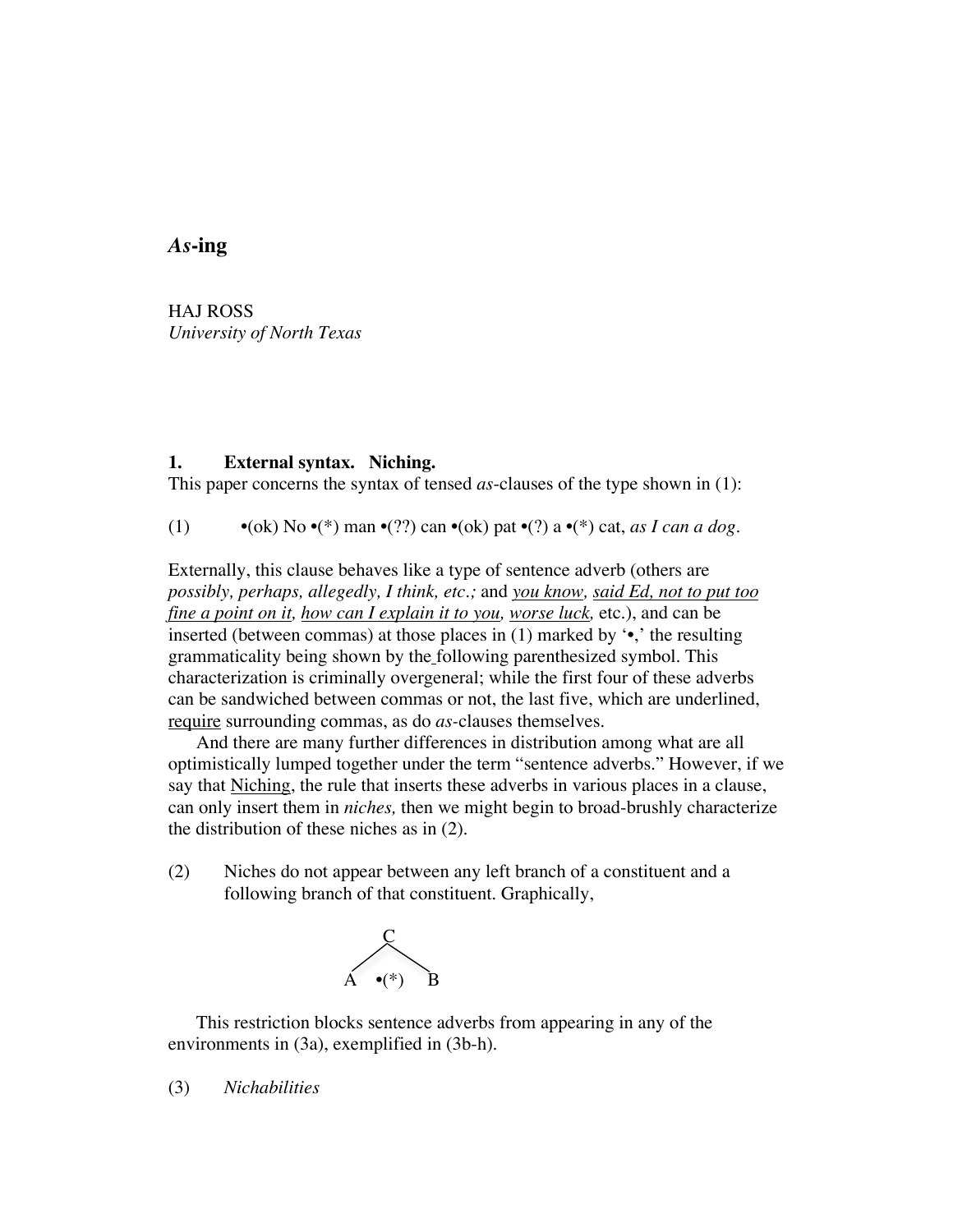- a. Determiner  $\cdot$ (\*) N, Article  $\cdot$ (\*) N, Adjective  $\cdot$ (\*) N, P $\cdot$ (\*) NP, Adverb •(\*) Adjective, Adverb •(\*) V, Adverb •(\*) PP
- b. \*many, worse luck, hotels (\**They tore many, worse luck, hotels down.)*
- c. \* the, worse luck, cats (\**The, worse luck, cats started to fight.)*
- d. \* red, worse luck, spots (\**If red, worse luck, spots get on this, I quit.)*
- e. ?\*to, worse luck, the kids (?\**I talked to, worse luck, the kids about you.)*
- f. \*rather, worse luck, dingy (\**My pad got rather, worse luck, dingy.)*
- g. ??often, worse luck, yodel (??*He often, worse luck, yodeled after dinner.)*
- h. \* right, worse luck, near the bed (\**It fell right, worse luck, near the bed.)*

Further, there are no niches in NP's, though there are niches between verbs and (some of) the types of objects of these verbs, as we see from the contrasts in (4).

- (4) a. He relied, not to put too fine a point on it, on astrology.
	- b. \* His reliance, not to put too fine a point on it, on astrology cost him a promotion.
	- c. She shoved the fork (, allegedly,) into the socket.
	- d. Her shove of the fork (?, allegedly,) into the socket was poorly planned.
	- e. ?\*The piece(,) perhaps(,) of pork was delicious.
	- f. ?? A piece(,) perhaps(,) of pork would make the stew tastier.
	- g. ?\* Somebody(,) possibly(,) drunk may sing. [NB:  $\neq$  Somebody drunk may possibly sing.]
	- h. They tore the contract  $(?,$  allegedly,) up.
	- i. Irv wants to keep Giselle (\*, allegedly,) company.
	- j. They sat (\*, allegedly,) in on the seance.
	- k. They sat in (, allegedly,) on the seance.

This characterization of the distribution of *as*-clauses *in their own clauses*, in terms of niches, rough though it be, will have to do for the moment.

## **2. External syntax. The originating clauses of** *as-***clauses. Parallels with and differences from Gapping.**

I postulate the existence of an optional deletion rule, called *As*-ing, which operates to delete the main verb of a finite *as-*clause, under identity with the main verb of the clause immediately to the left of the clause (which I will refer to as "the originating clause of the *as*-clause," for reasons which will become clear below). Thus (5a) becomes (5b), and (5c) becomes (5d).

- (5) a. I have played **chess**, as Al has played **checkers**.
	- b. I have played **chess**, as Al has, ––––– **checkers**.
	- c. I am playing **chess**, as Al is playing **checkers**.
	- d. I am playing **chess**, as Al is, –––––– **checkers**.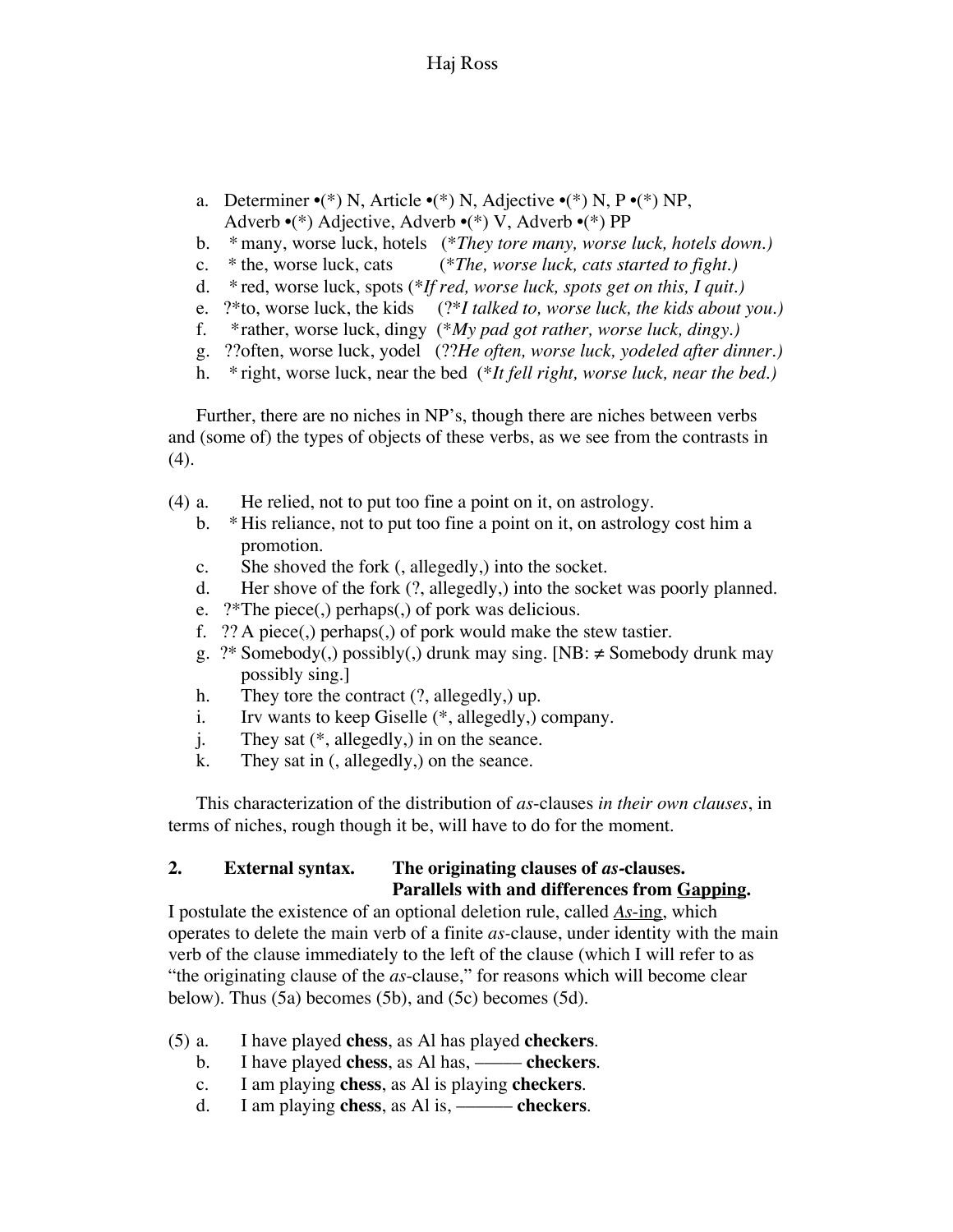Note the contrastive direct objects, which must receive emphatic stress (indicated by boldfacing). The contrasting subjects must also receive contrastive stress, but I will leave them unmarked, for I am here more interested in what happens after the verb. Note also the comma after the tensed verbs in (5b) and (5d): for me, there must be a rising intonation just before the pause which, signified by the "—", marks the site of the deleted main verb.

In the case of a simple present, (6a), we might assume a remote structure containing the classic empty verb *do.* I do not wish to enter the lists about how the appearance and disappearance of this little verb is to be orchestrated; (6a) obligatorily becomes (6b).

- (6) a. I do play **chess**, as Al does play **checkers**.
	- b. I do play  $\lceil$  > play] **chess**, as Al does  $\left($ , $\right)$  —— **checkers**.

In the case of sequences of auxiliary verbs, the following types can show up.

- (7) a. I have been playing **chess**, as Al has been playing **checkers**.
- b. ? I have been playing **chess**, as Al has been, –––––– **checkers**. ≤
- c. I have been playing **chess**, as Al has, –––––––––– **checkers**.
- (8) a. I may have been playing **chess**, as Al may have been playing **checkers**.
- b. ? I may have been playing **chess**, as Al may have been, –––––**checkers**. ≤
- c. I may have been playing **chess**, as Al may have, ––––––––– **checkers**. ≤
	- d. I may have been playing **chess**, as Al may, ––––––––––––– **checkers**.
- (9) a. Al may have been being followed **by the NSA**, as Jo may have been being followed **by the FBI**.
	- b. \* Al may have been being followed **by the NSA**, as Jo may have been being, –––––– **by the FBI.**
	- c. Al may have been being followed **by the NSA**, as Jo may have been, ––––––––––– **by the FBI**.
	- d. Al may have been being followed by the NSA, as Jo may have, ––––––––––– **by the FBI**.
	- e. Al may have been being followed by the NSA, as Jo may,  $\frac{1}{1-\epsilon}$ ––––––––––– **by the FBI**.

The generalization here seems fairly clear: the rule that optionally deletes the main verb under identity can also optionally delete preceding auxiliary verbs under identity, by a process which takes first the rightmost shared auxiliary, and then moves successively to the left. There is one wrinkle that requires comment: if the passive past participle is preceded by *being*, when that past participle is deleted, the deletion of *being* is not optional but instead obligatory, as we see from \*(9b). The sequence *being + passive past participle* is special in a number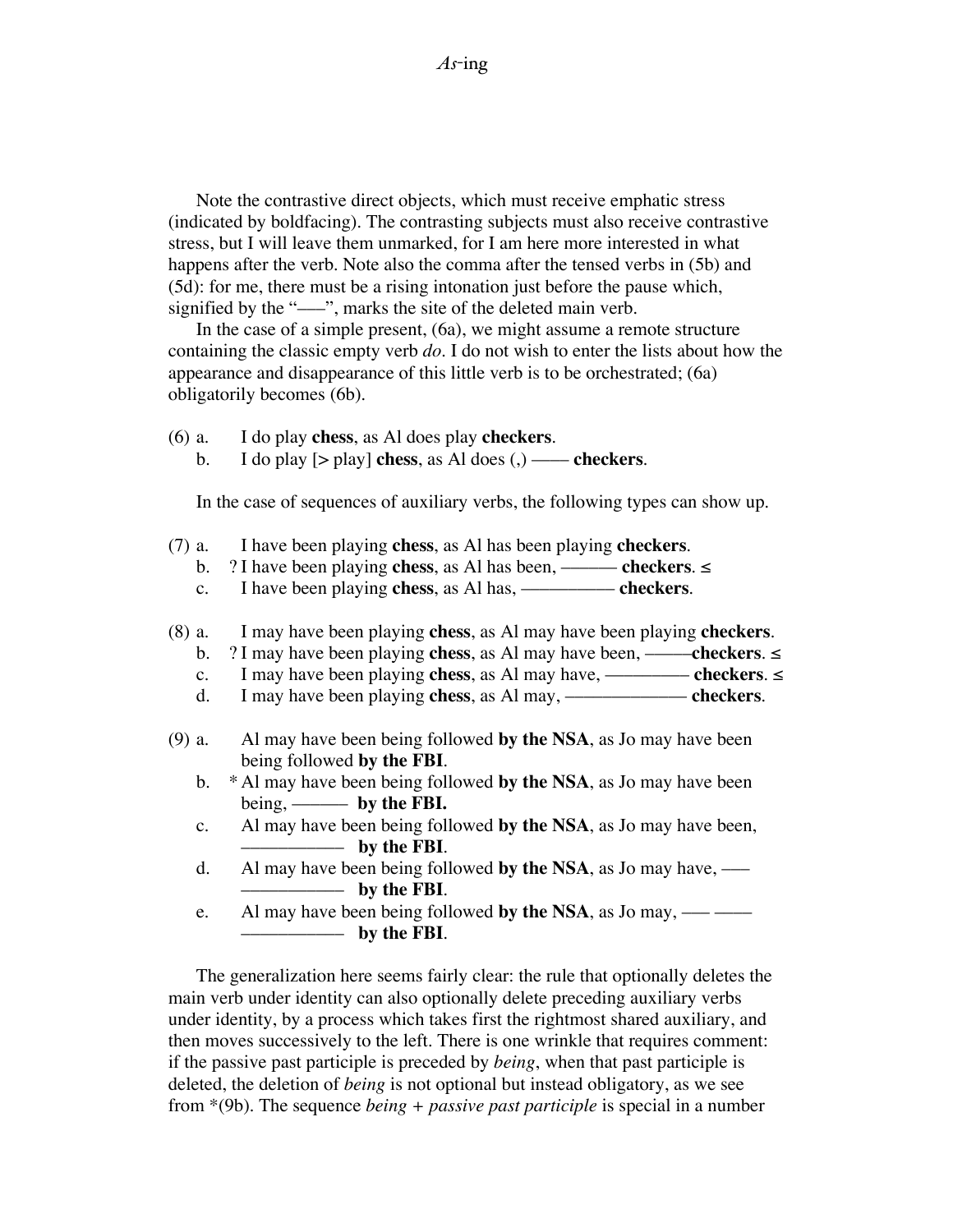of ways, some of which are mentioned in (Ross 1991).

But now let us examine what would happen in the case of an *as*-clause whose object was not in contrast with the object of the originating clause. Such a sentence is in (10a). If *As-*ing applies, the ungrammatical \*(10b) results, and if the rightmost identical auxiliary is also deleted, \*(10c) results.

- (10)a. I have been eating pizza, as he has been eating [pizza/it].
	- b.  $*$  I have been eating pizza, as he has been, ——— [pizza/it].
	- c.  $*$  I have been eating pizza, as he has, —— —— [pizza/it].

I propose that here, a mopping-up rule applies, which deletes (usually obligatorily), any non-contrastive post-verbal element in the *as*-clause. There are conditions on this mopping up which I will not go into here; some of the relevant facts are displayed in (11).

- (11)a. I have sent money to **Jan**, as he has sent money to **Hella**.
	- b. I have sent money to **Jan**, as he has, —— $($ [??money/\*it]) to **Hella**.
	- c. I have sent **money** to Jan, as he has sent **books** to [her/>?Jan].
	- d. I have sent **money** to Jan, as he has, –––- **books** (?to her/??Jan]).
	- e. I have sent **Jan** money, as he has sent **Hella** \*(money).
	- f. ?? I have sent **Jan** money, as he has, —– **Hella** ( $\lceil * \text{money} / * * * \text{it} \rceil$ ).
	- g. I have sent Jan **money**, as he has sent ([her/≥?Jan]) **books**.
	- h. ? I have sent Jan **money**, as he has, —– $(\frac{***}{*}$  Jan]) **books**.

One fact to take note of in (11) is the general unacceptability (except for ?/??(11d)) of *As*-ed sentences in which more than one constituent follows the deletion site. I would like to call attention here to a striking similarity between the above facts and the behavior of the rule of Gapping (cf. Ross 1971, Hankamer 1979). This rule, which only operates in coordinate structures, elides the verb(s) of the second clause under identity with the verb(s) of the first clause. In (12), I have presented sentences highly similar to the *As-*ing examples of (11) to highlight the similarities of *As*-ed and gapped clauses.

- (12)a. I have taken money to **Jan**, and he has taken money to **Hella**.
	- b. I have taken money to **Jan**, and he ––––––-– ([??money/\*it]) to **Hella**.
	- b'. I have taken money to **Jan**, and he (%taken) ( $\text{[money/it]}$ ) to **Hella**.
	- c. I have taken **money** to Jan, and he has taken **books** to Jan.
	- d. I have taken **money** to Jan, and he ––––––– **books** (to her).
	- d'. ?\*I have taken **money** to Jan, and he –– (%taken) **books** (to her).
	- e. I have taken **Jan** money, and he has taken **Hella** money.
	- f. ?? I have taken **Jan** money, and he ––––––––-– **Hella** ([\*money/\*\*\*it]).
	- f.'  $?^*$  I have taken **Jan** money, and he (%taken) **Hella** ( $\text{[money/*** it]}$ ).
	- g. I have taken Jan **money**, and he has taken Jan **books**.
	- h. ? I have taken Jan **money**, and he –––––––-– ([\*\* Jan/\*\*her]) **books**.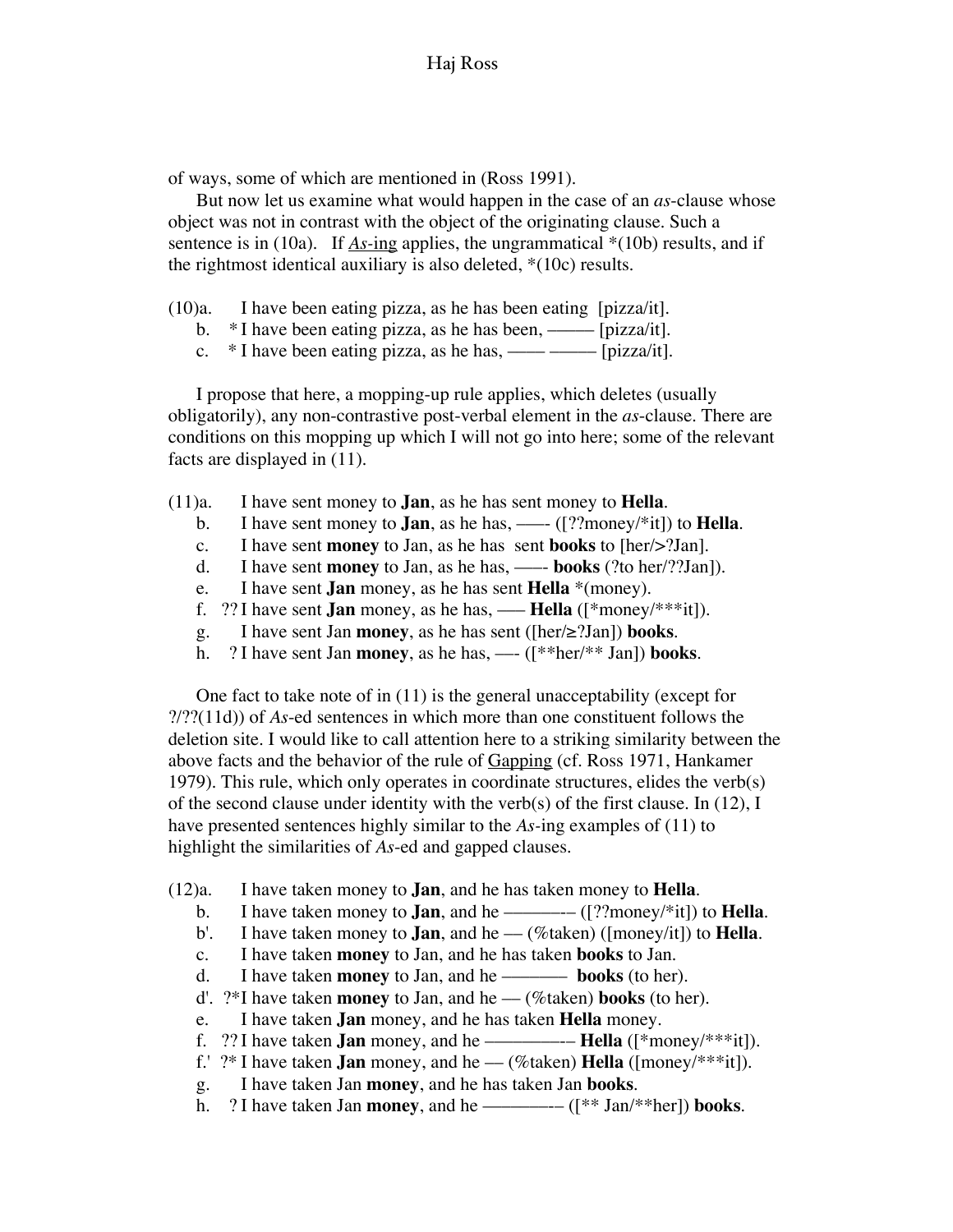h'. ?\*I have taken Jan **money**, and he — (%taken) ([Jan/her]) **books**.

The examples in (12 b', d', f' and h') are less than wildly popular, but there are people who can use gapping to delete only partially a string of identical verbs (deleting only the tense-bearing first auxiliary). Leaving undeleted a past participle is the least popular of all such undeletions. In (13), I have cited examples with undeleted present participles and even bare verbs, which seem easier to stomach than the examples in (12) with undeleted past participles..

(13)a. I am taking money to **Jan**, and he is taking money to **Hella**.

- b. I am taking money to **Jan**, and he ––––––-– ([??money/\*it]) to **Hella**.
- b'. I am taking money to **Jan**, and he (?taking) ([money/it]) to **Hella**.
- c. I am taking **money** to Jan, and he is taking **books** to Jan.
- d. I am taking **money** to Jan, and he ––––––– **books** (to her).
- d'. I am taking **money** to Jan, and he –– (??taking) **books** (to her).
- e. I am taking **Jan** money, and he is taking **Hella** money.
- f.  $?*$ I am taking **Jan** money, and he ———————**Hella** ( $[*money/***it]$ ).
- f.  $?$ ? I am taking **Jan** money, and he (??taking) **Hella** \*( $[money]$ ).
- g. I am taking Jan **money**, and he is taking her **books**.
- h. ? I am taking Jan **money**, and he ––––––– ([\*\* Jan/\*\*her]) **books**.
- h'. ? I am taking Jan **money**, and he –– (??taking) (\*her) **books**.
- i. He will play some Beethoven, and she  $-(-$  (?play) some Vivaldi.
- j. He may have seen her, and she —–  $((?have)$  seen) him.

I have not done a detailed study of the circumstances under which such undeletings are acceptable, and I will leave the matter for future researchers to investigate.

It is sometimes claimed that in a gapped clause, no more than one contrasted constituent can follow the deletion site. But while it is clear that there are robust inequalities between the sentences in (14) (the notation " $X \ge Y$ ," makes the claim that no speaker will find Y to be more grammatical than is X. (Cf. Ross 1987, 2000 for discussion):

- $(14)a$ . ?? He sent **Jan money**, and she —– **Tom books.**  $\ll$   $(14b)$ 
	- b. ? He sent **me money,** and I **–––– him books**
	- c. He sent Jan **money**, and she —– **—–** books.  $\gg$  (14a)

With respect to the inequality linking (14a) and (14b), while very few speakers can swallow anything like (14a), when there is morphological/case information that indicates clearly the role of the first post-gap NP (as there is in ?(14b), a few more speakers can tolerate the structure. And while a claim that there can be no sentences with two post-gap constituents would be overly restrictive, it is equally clear that the inequality  $(14b)$  >>  $(14c)$  is easily confirmed.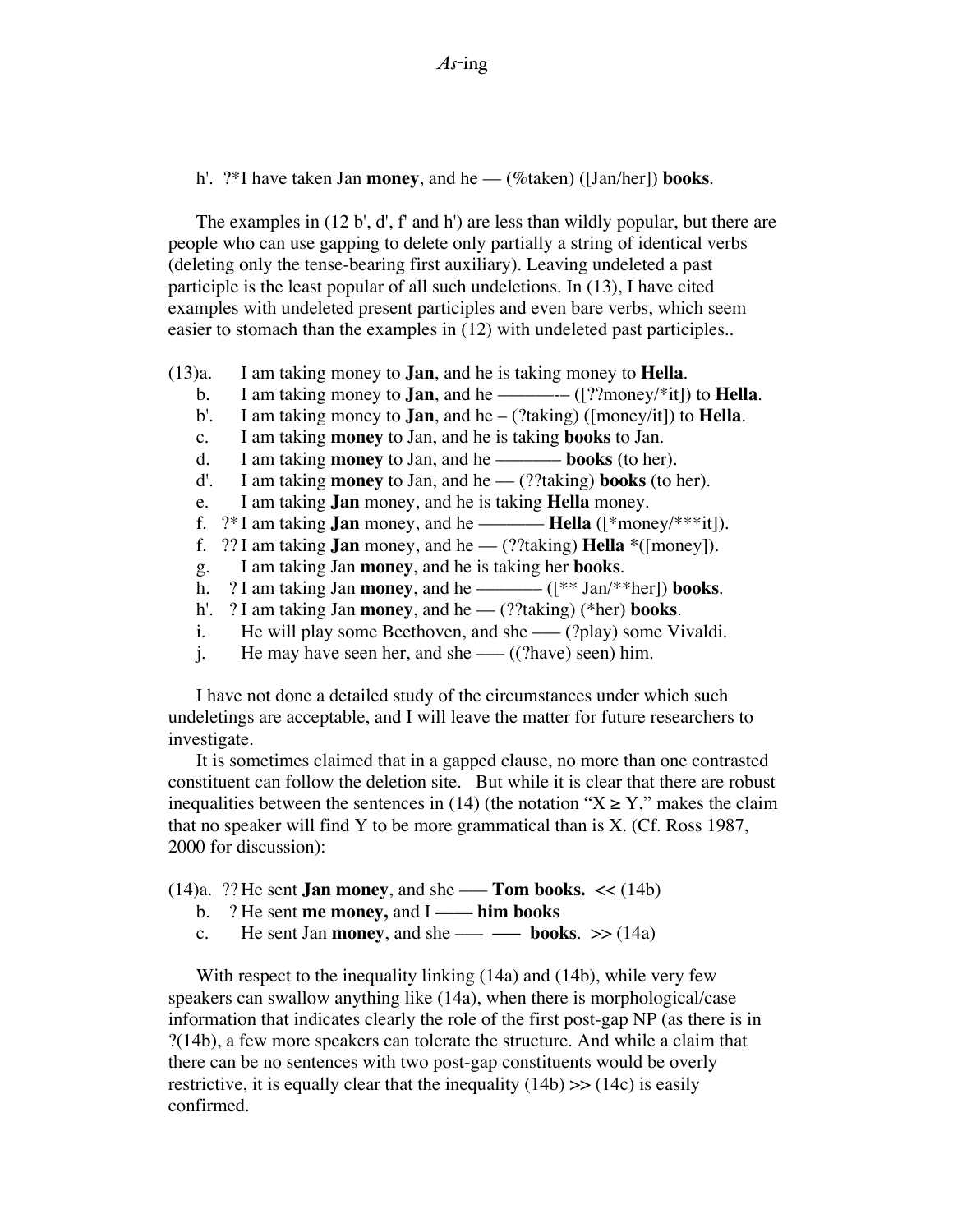### Haj Ross

Finally, it is also the case that sentences in which two NP's without preceding prepositions follow the gap are by far the most heavily dispreferred by speakers, as we see from the inequality in (15).

(15)a??He sent **me money** and I ––– **him books.** <<

b**.** He sent **money** to **me** and I ––– **books** to **him.**

But finally, when it is the case that one or both of the post-gap constituents are adjuncts, and are not in the argument structure of the verb, as is the case in (16),

- (16)a. He orders **lasagna** when it rains, and she ––– **gnocchi** when it snows.
	- b. He works **in LA in the summers**, and she –––– **in NY in the winters**.

many speakers find such sentences acceptable.

The reason that this discussion is relevant for present purposes is that inspection of the sentences in (11) reveals that also *as–*clauses in which there are more than one argument following the deletion site left by *As*-ing are not acceptable to many speakers. The worst case would be a sentence such as ?\*(17b), which is the result of *As*-ing a structure like that underlying (17a). As ??(17c) shows, even replacing the first two NP's in (18b) with case-marked pronouns can only improve this structure slightly.

- (17)a. Todd sent Alice flowers, as Alice sent Todd love poems.
	- b. ?\* Todd sent Alice flowers, as Alice did, \_\_\_ Todd love poems. <
	- c. ??We sent him flowers as he did, \_\_\_ us love poems.

The point of this discussion is that the restrictions on sequences of constituents that follow the verb-deletion site left by the application of *As*-ing closely resemble the restrictions on the types of post-deletion constituents in gapped structures.

Another strong parallel between *As*-ing and Gapping concerns the behavior of Gapping as it applies to sentences whose verbs are followed by a direct object (whose thematic role is that of a Gruberian Theme) and a directional particle (which, following an insightful proposal of (Fraser 1976), should derive from a reduced directional phrase). Thus a structure like that underlying (18a) would be converted into (18b) under Fraser's analysis. Following the ellipsis of the two PP's whose object is *place*, the remaining particles, *in* and *out*, can be moved leftwards to follow the verb *bring*. As we see from \*(18e), gapping is only possible when the post-gap constituents appear in their underlying order – direct object + reduced directional phrase.

- (18)a. I will bring **the wine in (to some place**<sub>i</sub>), and he will bring **the beer out** (**from that place**<sub>i</sub>).
	- b. I will bring **the wine in**, and he will bring **the beer out**.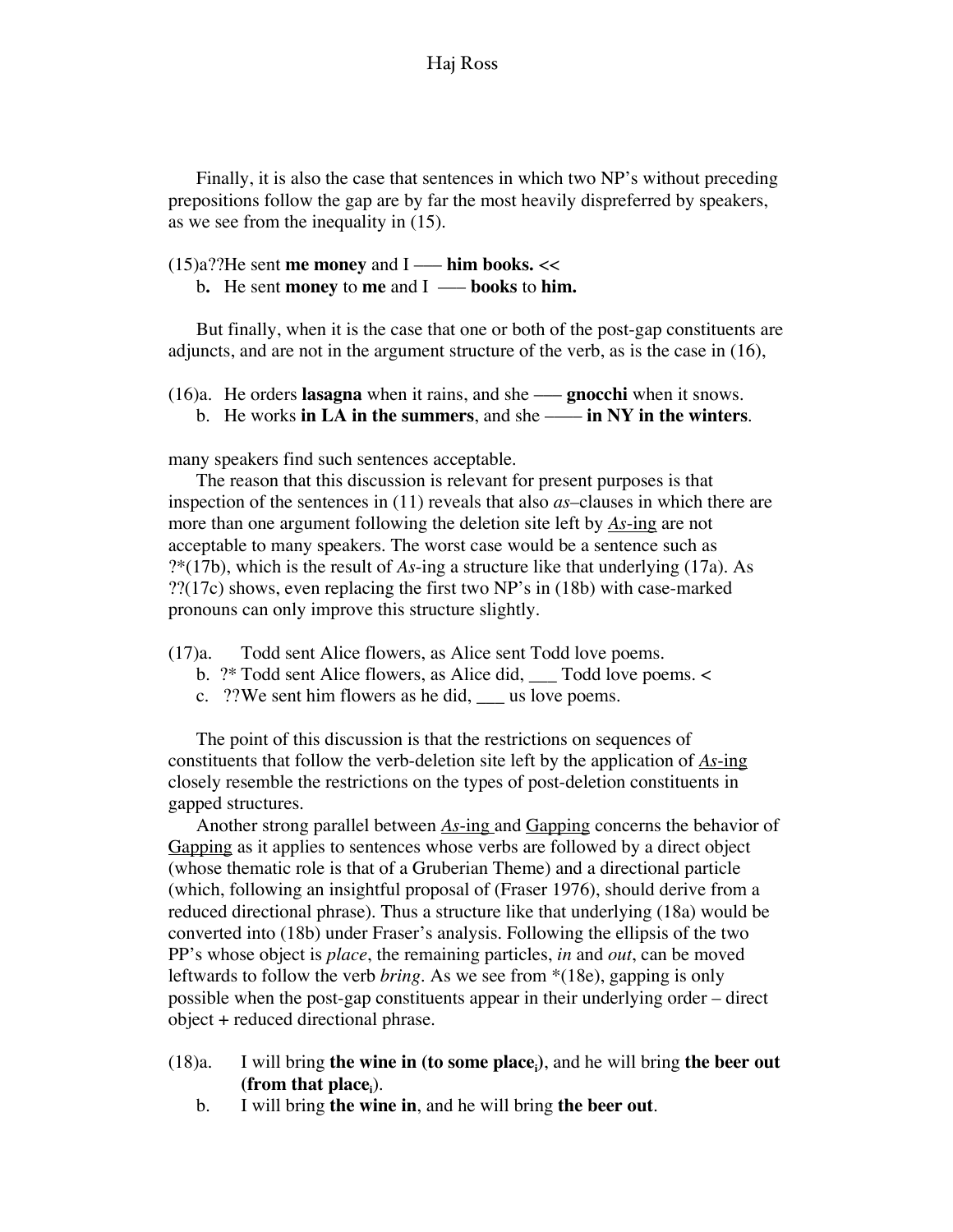- c. I will bring **the wine in**, and he –––––––– **the beer out**.
- d. I will bring **in the wine**, and he will bring **out the beer**.
- e. \* I will bring **in the wine**, and he –––-––––- **out the beer**.

As far as I know, no explanation is currently available for the difference between (18c) and \*(18e). What is of great relevance for the analysis of *as*clauses is that the same asymmetry appears in parallel *As*-ing clauses, as we see in (19).

- (19)a. I will bring **the wine in**, as he will bring **the beer out**.
	- b. I will bring **the wine in**, as he will, **——** the beer out.
	- c. I will bring **in the wine**, as he will bring **out the beer**.
	- d. \* I will bring **in the wine**, as he will, –––– **out the beer**.

In trying to find a more general constraint which might cover the parallels between (18) and (19), I have noticed that in some cases, inverting the order of post-verbal arguments of some verbs blocks both Gapping and *As*-ing, as we see in (20) and (21),

(20)a. I painted an old pickup truck red.

- b. I painted red an old pickup truck.
- c. \* I painted red an old pickup truck, and he ——– blue an old trailer.
- d. I painted red an old pickup truck, as he painted blue an old trailer.
- e.?\* I painted red an old pickup truck, as he did, blue an old trailer.

(21)a. I kicked the left door shut and he kicked the right door open.

- b. I kicked shut the left door and he kicked open the right door.
- c.  $*$  I kicked shut the left door and he ——– open the right door.
- d. I kicked shut the left door, as he kicked open the right door.
- e. \* I kicked shut the left door, as he did, open the right door.

It might look as if it were only when the argument that comes to immediately follow the deletion site is only "a single word" that the Gapping and *As*-ing must be blocked. This would account for why the sentences in (22) are somewhat better than are  $*(18d)$  and  $*(19d)$ ,

(22)a. ?? I will bring **into the hall the wine**, as he will, —— **out of the hall the beer**.

 b. ?\* I will bring **into the hall the wine**, and he –––– **out of the hall the beer**.

but it is a hollow "victory," for adding *wide* as a left modifier of *open* in \*(21c,e) does nothing to improve it, and nor would modifying *out* with *right* produce a fully acceptable sentence in  $*(18d)$  and  $*(19d)$ , as we see in (23):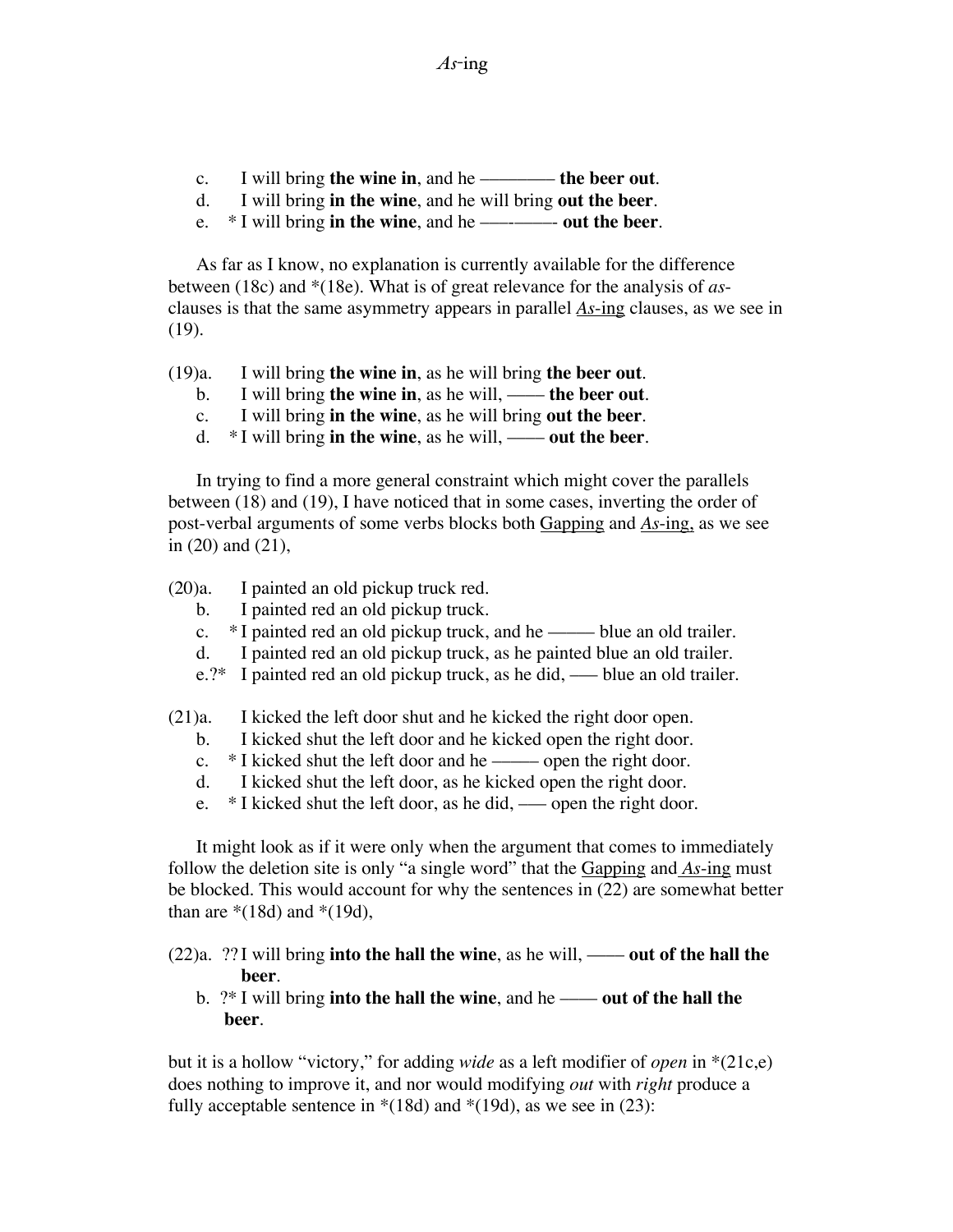- $(23)a.$  \*I kicked shut the left door and he ——— wide open the right door.  $(cf. * (21c))$ 
	- b. \* I kicked shut the left door, as he did, —— wide open the right door.  $(cf. * (21e))$
	- c. \* I will bring **in the wine**, and he –––-––––- **right out the beer**. (cf. \*(19d))
	- d. \* I will bring **in the wine**, as he will, –––– **right out the beer**. (cf.  $*(20d))$

I conclude that whatever constraint it is that makes \*(18d) and \*(19d) ungrammatical has yet to be discovered. However, the fact that they do exhibit such a striking parallel provides strong evidence for the correctness of analyzing *As*-ing as a transformation which parallels Gapping, in that both rules delete a verb (or verbs) under identity with another verb in a separate clause. I surmise too, that when the confused facts presented in  $(11)-(17)$  are understood better than I have been able to thus far, they too will point to a verb-deletion analysis for both Gapping and *As*-ing.

A word is in order about how the two verb deletion transformations differ with respect to the treatment of auxiliaries. In a way, they are complementaries: as we see in  $(11)$ , Gapping requires that the auxiliary bearing the tense be deleted – this has happened in (11b', d', f' and h'). I have not conducted a survey to establish what percentage of speakers accept this kind of gapping, but my impression is that it is a tiny minority at best. Thus for these speakers, only the gappings in (11b, d, ??f, and ?h) are acceptable, and all of these are worsened if repeated elements remain in the gapped sentences, as I have tried to indicate by the asterisks inside the parentheses in these examples. The default rule for gapping for the largest dialect of English, as far as I know, is that the gap must contain the main verb and all preceding identical auxiliary verbs, and that the post-gap part of a gapped clause should contain just one contrastively stressed element. Furthermore, it is definitely preferred for any repeated (and therefore non-contrastive) elements in the gapped clause to be deleted.

Thus (24a) is preferred to (24b),

- (24)a. I will be **writing** and he ––––––- **reading**. >>
	- b. \* I will be **writing** and he –––– be **reading**.

and (25a) to (25b),

- (25)a. I will be writing **novels** and he ––––––––––––- **letters**. ≥
- b. ? I will be writing **novels** and he –––––– writing **letters**. >>
- c. \* I will be writing **novels** and he –––- be writing **letters**.

and (26a) to (26b),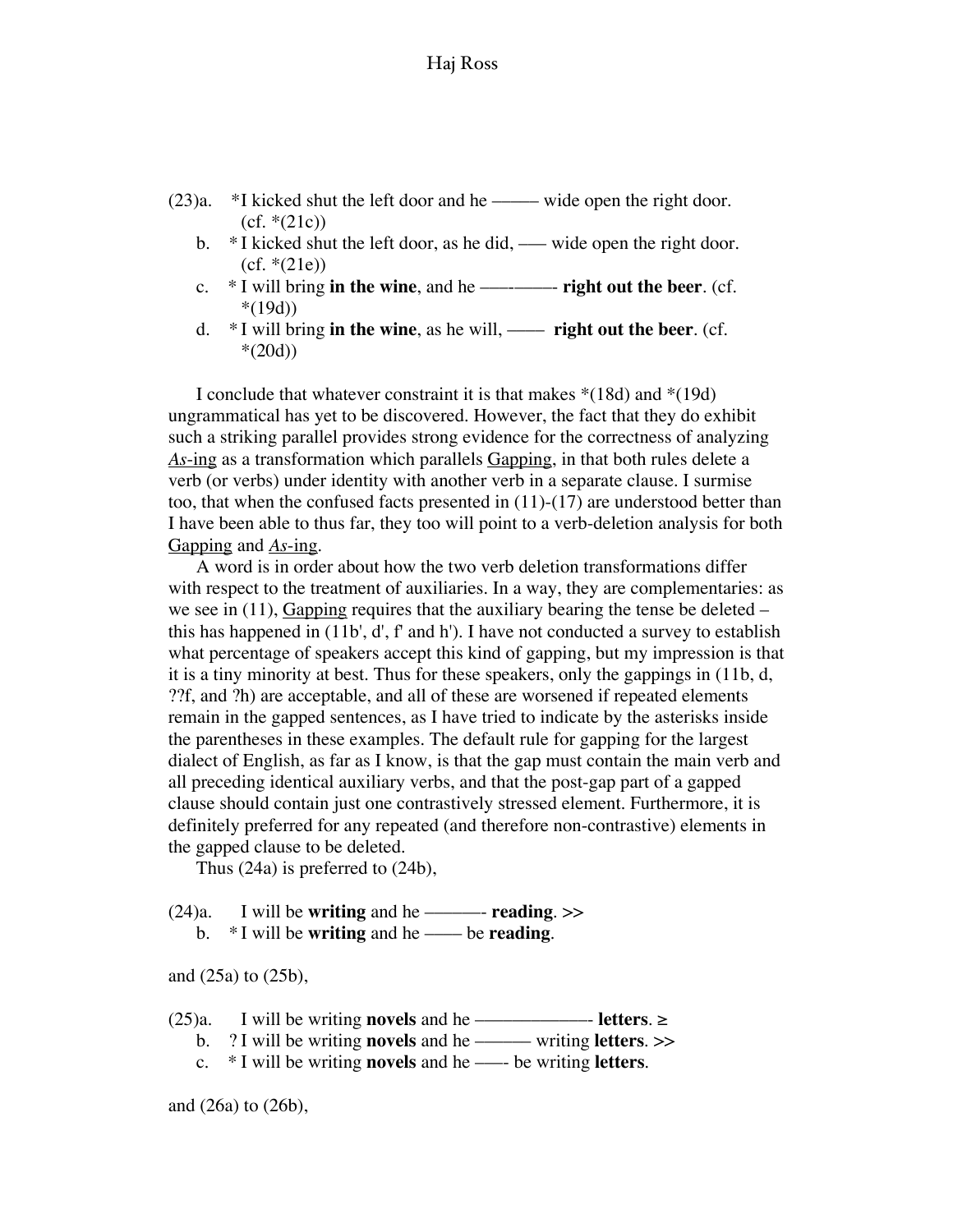(26)a. I wrote **letters** to them and she ———**cards**.  $\geq$ b. I wrote **letters** to them and she ––––– **cards** (?to them).

and (26b) to (27),

(27) I wrote **letters to him** and she ––––– **cards to them**.

and (27), with its post-gap sequence of a NP and a PP, is far preferable to (28), with its post-gap sequence of two NP's.

(28) I wrote him **letters** and she ––– (?\*him) **cards**.

It would take me too far from our main topic to go into further details about Gapping, or in fact to point out all of the parallels between these gapping facts and the *As*-ing facts that we see in comparing (11) and (12).

Summing up, however, what we notice in the gappings of two clauses with multiple auxiliaries, while the zeroing of all repeated auxiliaries and the main verb is what would make most speakers the happiest, there are speakers who allow progressively greater subsequences of the repeated auxiliaries to remain, starting from the those closest to the main verb  $-$  cf. (29).

| (29)a.         | Jo could have been being followed by the CIA, and |
|----------------|---------------------------------------------------|
|                | Al could have been being followed by the NSA.     |
| b.             | Jo could have been being followed by the CIA, and |
|                | by the NSA.<br>A1                                 |
| $\mathbf{c}$ . | Jo could have been being followed by the CIA, and |
|                | AL                                                |
| d.             | Jo could have been being followed by the CIA, and |
|                |                                                   |
| e.             | Jo could have been being followed by the CIA, and |
|                |                                                   |
| f.             | Jo could have been being followed by the CIA, and |
|                | Al —— have been being followed by the NSA.        |

By contrast, if we look at a parallel initial *as*-clause-containing sentence, and pay attention to the variants it offers, we see a reverse pattern emerging:

| (30)a. | Jo could have been being followed by the CIA, as           |  |  |
|--------|------------------------------------------------------------|--|--|
|        | Al could have been being followed by the NSA.              |  |  |
| b.     | * Jo could have been being followed by the CIA, as         |  |  |
|        |                                                            |  |  |
|        | (Cf. the comment on the ungrammaticality of $*(9b)$ above) |  |  |
|        | T 111 1 1 011 11 1 0TA                                     |  |  |

c. Jo could have been being followed by the CIA, as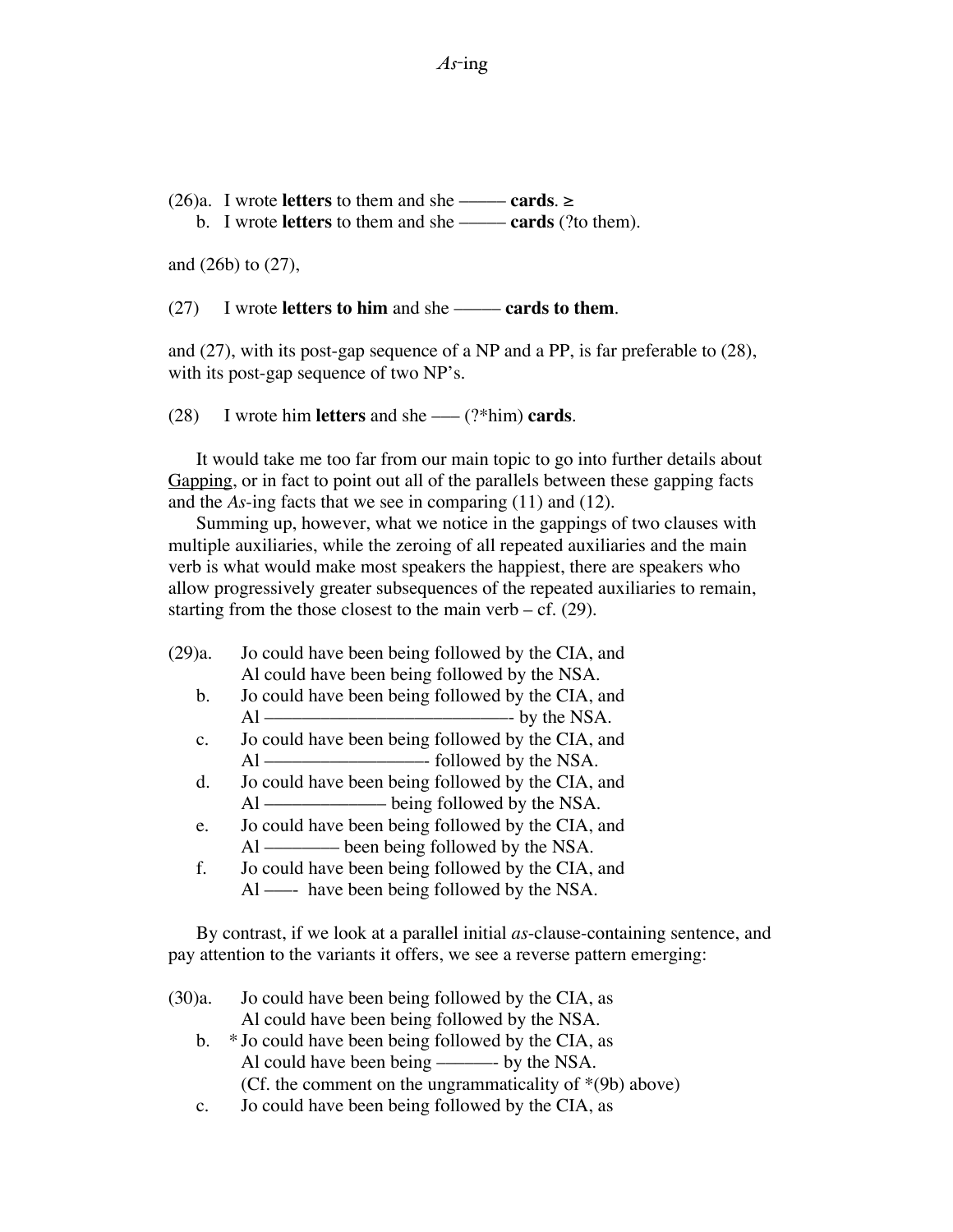## Haj Ross

| Al could have been | by the NSA. |
|--------------------|-------------|
|--------------------|-------------|

- d. Jo could have been being followed by the CIA, as Al could have –––––––––––––––– by the NSA.
- e. Jo could have been being followed by the CIA, as Al could –––––––––––––––––––– by the NSA.

The strange complementarity of these two processes is brought into focus in the following brief statement:

(31) In Gapping, at least the auxiliary bearing the tense morpheme must be deleted; in *As*-ing, at least this morpheme must be retained.

There is another mysterious difference between these two deletion processes: Gapping operates only between two or more adjacent coordinate clauses; *As*-ing requires only that the clause whose main verb (and optionally, some number of preceding identical auxiliaries) are optionally deleted (I will refer to this clause as *the target clause*) be in the same island as the originating clause, as I will demonstrate in Section 3.

## **3. How originating clause and target clause must be configured. The Islandmate Condition.**

In the examples considered thus far, the *as*-clause has contained only one subordinate clause (the target clause), which, if it bore the requisite structural parallels to the originating clause (whose dominating sentence node immediately dominated the *as*-clause), could have its verb deleted by the rule of *As*-ing. This is the case for (32a); in (32b), *As*-ing has deleted the shared main verb *wash*, and the mopping up rule has deleted *the cats*.

- (32)a. [I will wash the cats, [as Jo will wash the cats] $s_2$ ] $s_1 \rightarrow$ 
	- b.  $[I \text{ will wash the cats}, \text{[as Jo will —]}.$

But in (33), we see that another sentence intervenes between originating clause and target clause:

(33)a. [I will wash the cats, [as Al knows [that Jo will wash the cats] $s_2$ ] $s_a$ ] $s_1 \rightarrow$ b.  $[I \text{ will wash the cats}, \text{[as Al knows [that Jo will —]}.]$ 

And in (34), a second sentence has been interposed:

- (34)a. [I will wash the cats [as everybody says [that Al knows [that Jo will wash the cats] $s_2$ ] $s_b$ ] $s_a$ ] $s_1 \rightarrow$ 
	- b. [I will wash the cats, [as everybody says [that Al knows [that Jo will ––––––––––––]].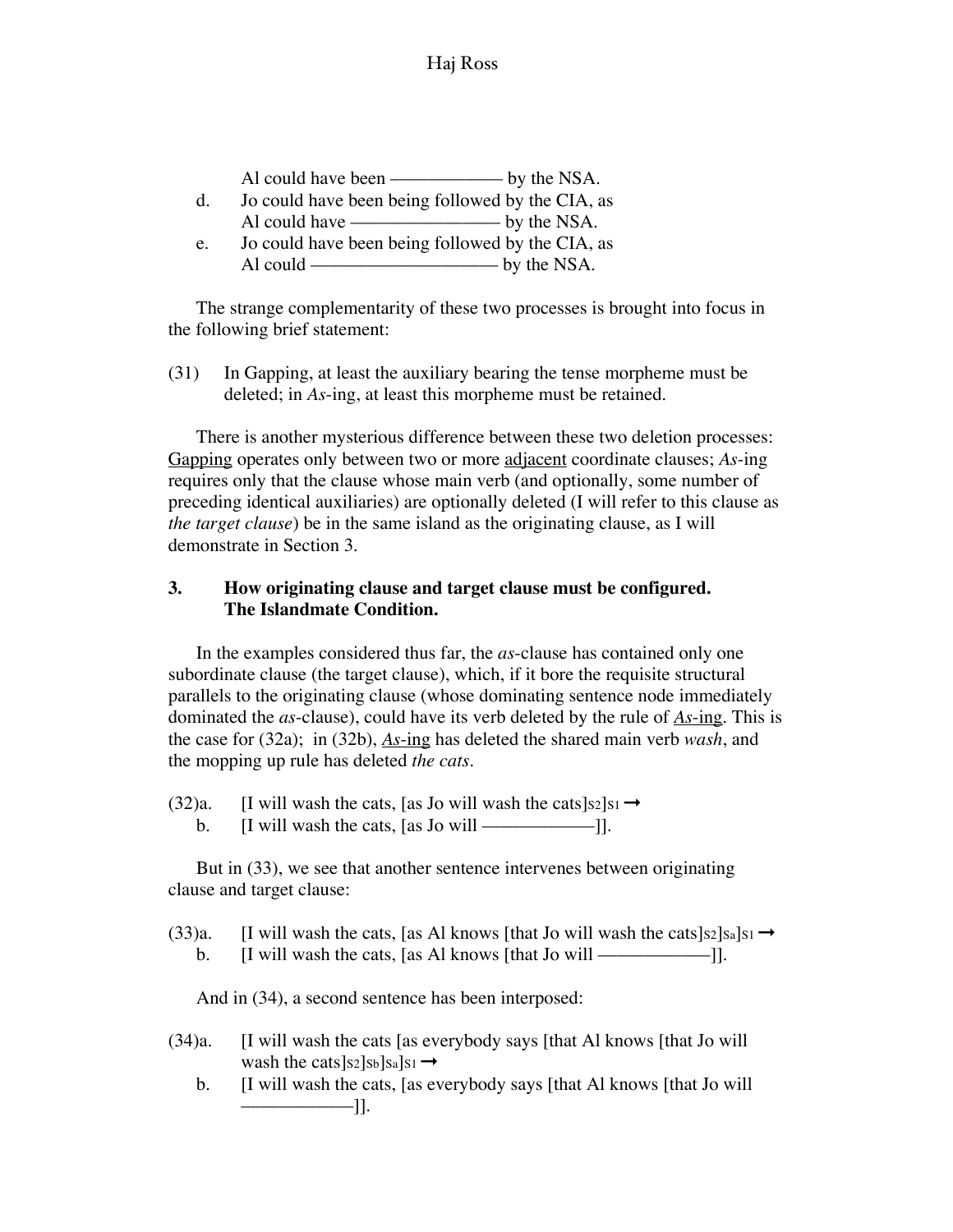Clearly, there is no limit to the number of such interpositions. And yet originating clause and target clause must be in the same island (for a definition of this term, cf. (Ross 1986, Chapter 6). The sentences in (35) violate this *islandmate condition*, for various types of island-forming nodes; all are ungrammatical.

- (35)a. \*[I will wash the cats, [as Al knows a man [who will ––––––––––––]]. (a violation of the Complex NP Constraint)
	- b. \* [I will wash the cats [as Al likes me and knows [that Jo will ––––––]]. (a violation of the Coordinate Structure Constraint)
	- c.  $*$  [I will wash the cats, [as [that Jo will —————————] might upset Tim]. (a violation of the Sentential Subject Constraint)

Technically, of course, the sentences  $S_2$ ,  $S_a$  and  $S_b$  are not in the same island as the elements dominated by the *as*-clause, because adverbial subordinate clauses are themselves islands. But for ease of exposition, I will disregard this point.

In summary, let me make one point of theoretical interest. In order for the rule of *As*-ing, as I have formulated it, to apply, it must inspect some originating clause (this is easy to find: an originating clause will have an *as*-clause adjoined to it), and then must be able to proceed indefinitely far down into this *as*-clause to find a possible target clause. If the target clause matches it in structure sufficiently, which is not the case in (36) – (if *As-*ing were to apply to (36a), the ungrammatical (36b) would result),

- (36)a. [I will wash the cats [as the cats will be washed by  $Jo|s_2|s_1 \rightarrow$ 
	- b. \* [I will wash the cats [as the cats will (be) –––––– by Jo]].

then the deletion of the identical verb in the *as*-clause may proceed.

This seems to me to be an unusual way for the notion of constraints on extraction to enter into a syntactic process. The *search for a comparable clause* is what is here subject to extraction constraints – though nothing is being extracted. And the search is catalyzed by the presence of *as*, a conjunction, a word to which nothing happens. It just sits there and sops up the milk.

However, it is putting it way too mildly to merely say that this is an unusual way for an extraction constraint to apply: the constraints suggested in Ross (1986) do not constrain optional deletion transformations such as VP Deletion – nor will they constrain the similar rule of *As*-ing. The grammaticality of the sentences in (37), which are grammatical with or without the struck-through phrases,

- (37)a. The bowler who won last week married a bum who didn't (*win last week*). (To delete the italicized phrase, VP Deletion will have to "violate" the Complex NP Constraint)
	- b. If you enter, I will swallow my pride and try to (*enter*) also. (To delete the italicized phrase, VP Deletion will have to "violate" the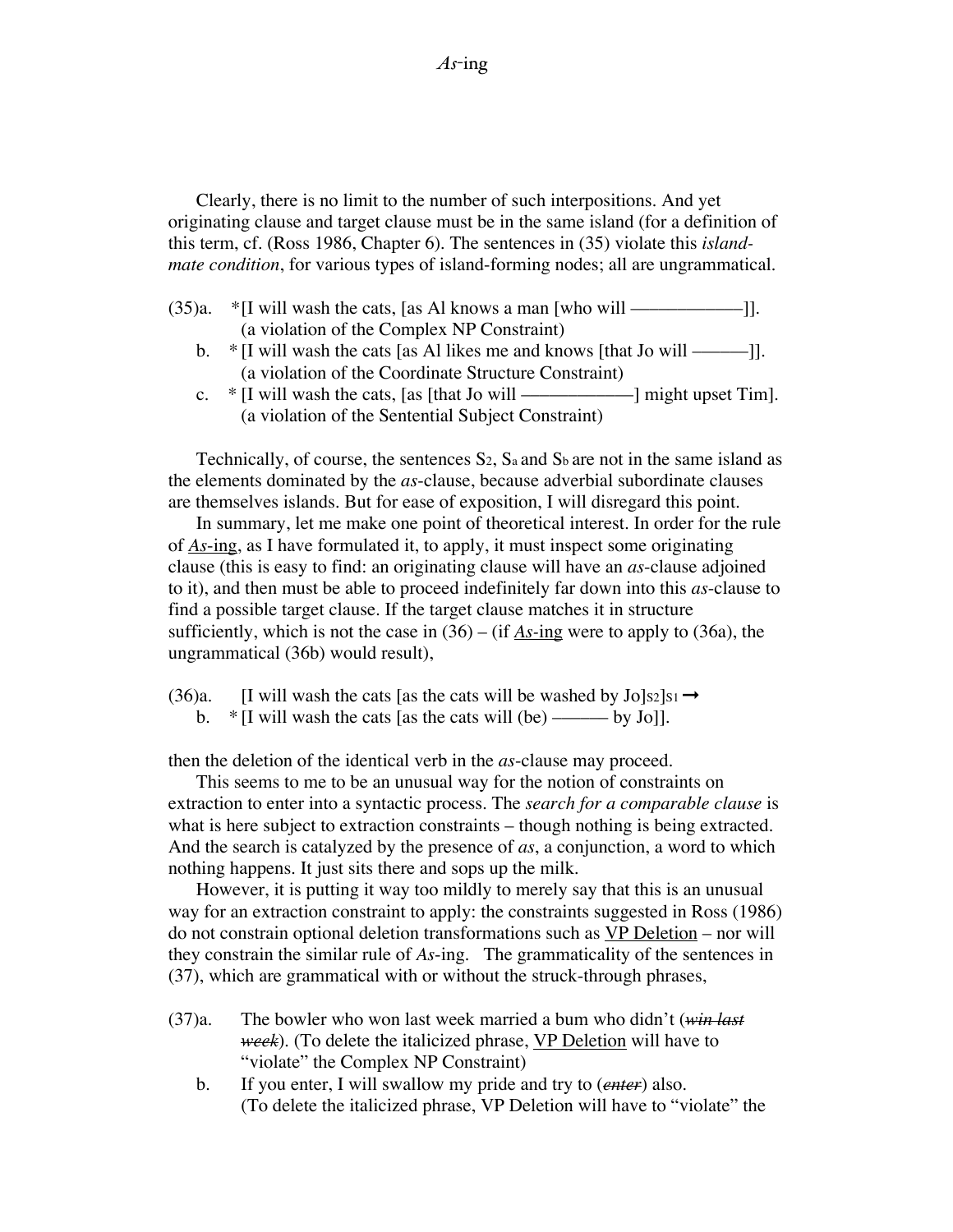Coordinate Structure Constraint.)

given the ungrammaticality of the sentences in (35), thus leaves us in a quandary. Some recasting of the conditions specifying what types of syntactic operations are subject to island constraints will have to be formulated. However, at present, it is completely unclear to me how this should be attempted.

I will end with one more parallel between Gapping and *As-*ing: as is well known, *as-*clauses exclude negatives (cf. (38a)), as does Gapping – cf. (38b). Hmm.

(38)a. I am rich, as my neighbors (\*don't) know.

b. I ( $*$ don't) like pizza, and Bill  $\Box$  lasagna.

#### **References**

- Fraser, Bruce. 1976. *The Verb-Particle Combination in English.* New York: Academic Press*.*
- Hankamer, Jorge. 1979. *Deletion in Coordinate Structures*. New York: Garland Publishing.
- Ross, Haj. 1987. Islands and syntactic prototypes. In A. Bosch, B. Need, and E. Schiller et al., eds., *Proceedings of the Twenty –Third Regional Meeting of the Chicago Linguistic Society*, 309-320. Chicago: Chicago Linguistic Society.

Ross, Haj. 1991. Verbiness and the size of niches in the English auxiliary. In C. Georgopoulos and R. Ishihara, eds., *Interdisciplinary Approaches to Language: Essays in Honor of S.-Y. Kuroda*, 459-499. Dordrecht: Kluwer Academic Publishers.

- Ross, Haj. 2000. The frozenness of pseudoclefts towards an inequality-based syntax. In A. Okrent and J. Boyle, eds., *Proceedings of the Thirty-Sixth Regional Meeting of the Chicago Linguistic Society*, 385-426. Chicago: Chicago Linguistic Society.
- Ross, John Robert. 1971. Gapping and the order of constituents. In M. Bierwisch and K-E. Heidolph, eds., *Progress in Linguistics*, 249-259. 's Gravenhage: Mouton and Company.
- Ross, John Robert. 1973. Nouniness. In Osamu Fujimura, ed., *Three Dimensions of Linguistic Theory*, 137-257. Tokyo: The TEC Corporation. Republished in B. Aarts, D. Denison, E. Keizer and G. Popova*,* eds. *Fuzzy Grammar: A Reader,* 351-422. Oxford: Oxford University Press. (2004).
- Ross, John Robert. 1986. *Infinite Syntax*! Norwood, NJ: Ablex Publishing Company*.*

1919 Mistywood Lane, Denton, Texas. 76209-2267.

haj@unt.edu